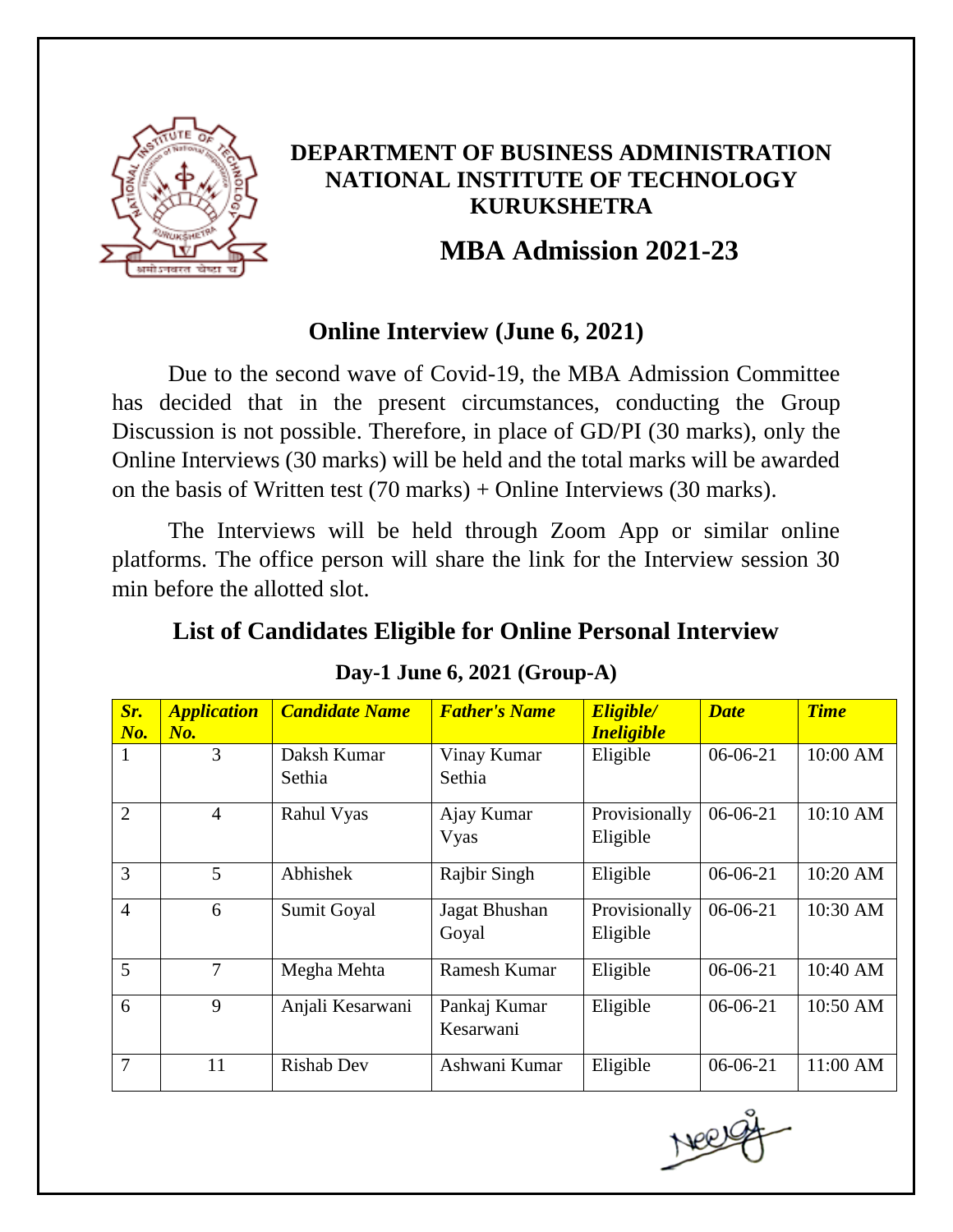| Sr.<br>No. | <b>Application</b><br>No. | <b>Candidate Name</b>   | <b>Father's Name</b>               | Eligible/<br><b>Ineligible</b>                                | <b>Date</b> | <b>Time</b> |
|------------|---------------------------|-------------------------|------------------------------------|---------------------------------------------------------------|-------------|-------------|
| 8          | 12                        | Sandip Ray              | Sukumar Ray                        | Eligible                                                      | 06-06-21    | 11:15 AM    |
| 9          | 14                        | Sachin Jajoo            | Mukesh Kumar<br>Jajoo              | Provisionally<br>Eligible                                     | 06-06-21    | 11:20 PM    |
| 10         | 15                        | Abhishek Thakur         | Kashmir Singh                      | Eligible                                                      | 06-06-21    | 11:30 PM    |
| 11         | 17                        | Aman Gaur               | Harish Gaur                        | Provisionally<br>Eligible                                     | 06-06-21    | 11:40 PM    |
| 12         | 20                        | Aekansh Somani          | Manoj Somani                       | Eligible                                                      | 06-06-21    | 11:50 PM    |
| 13         | 21                        | Jubin Dua               | Naveen Dua                         | Eligible                                                      | 06-06-21    | 12:10 PM    |
| 14         | 23                        | <b>Aditya Singh</b>     | Digpal Singh                       | Eligible                                                      | 06-06-21    | 12:20 PM    |
| 15         | 25                        | Vivek Kumar             | Shishpal                           | Provisionally<br>Eligible                                     | 06-06-21    | 12:30 PM    |
| 16         | 28                        | Aswin Vijay             | V.R Vijaya<br>Kumar                | Eligible                                                      | 06-06-21    | 12:40 PM    |
| 17         | $\overline{2}$            | Ravi Raj Gupta          | Raju Kumar<br>Gupta                | Eligible<br>Latest OBC<br>Certificate                         | 06-06-21    | 12:50 PM    |
| 18         | 10                        | Subhajit Ghosh          | <b>Tarun Ghosh</b>                 | Eligible<br>Latest OBC<br>Certificate                         | 06-06-21    | 1:00 PM     |
| 19         | 18                        | Ashim Saraswati         | Lakshmi Kant<br><b>Bhakat</b>      | Eligible<br>Latest OBC<br>Certificate                         | 06-06-21    | 1:10 PM     |
| 20         | 13                        | Zishan Ahmed            | Kaleem Uddin<br><b>Ahmed Chand</b> | Eligible                                                      | 06-06-21    | 1:20 PM     |
| 21         | 22                        | Ayush Raj               | Raju Srivastava                    | Provisionally<br>Eligible<br><b>Latest EWS</b><br>Certificate | 06-06-21    | 1:30 PM     |
| 22         | $\mathbf{1}$              | Kadiyam Nikhil<br>Karna | Kadiyam<br>Karnakar                | Eligible                                                      | 06-06-21    | 1:40 PM     |
| 23         | 8                         | Manish Joshi            | G.R Joshi                          | Provisionally<br>Eligible                                     | 06-06-21    | 1:50 PM     |

Neer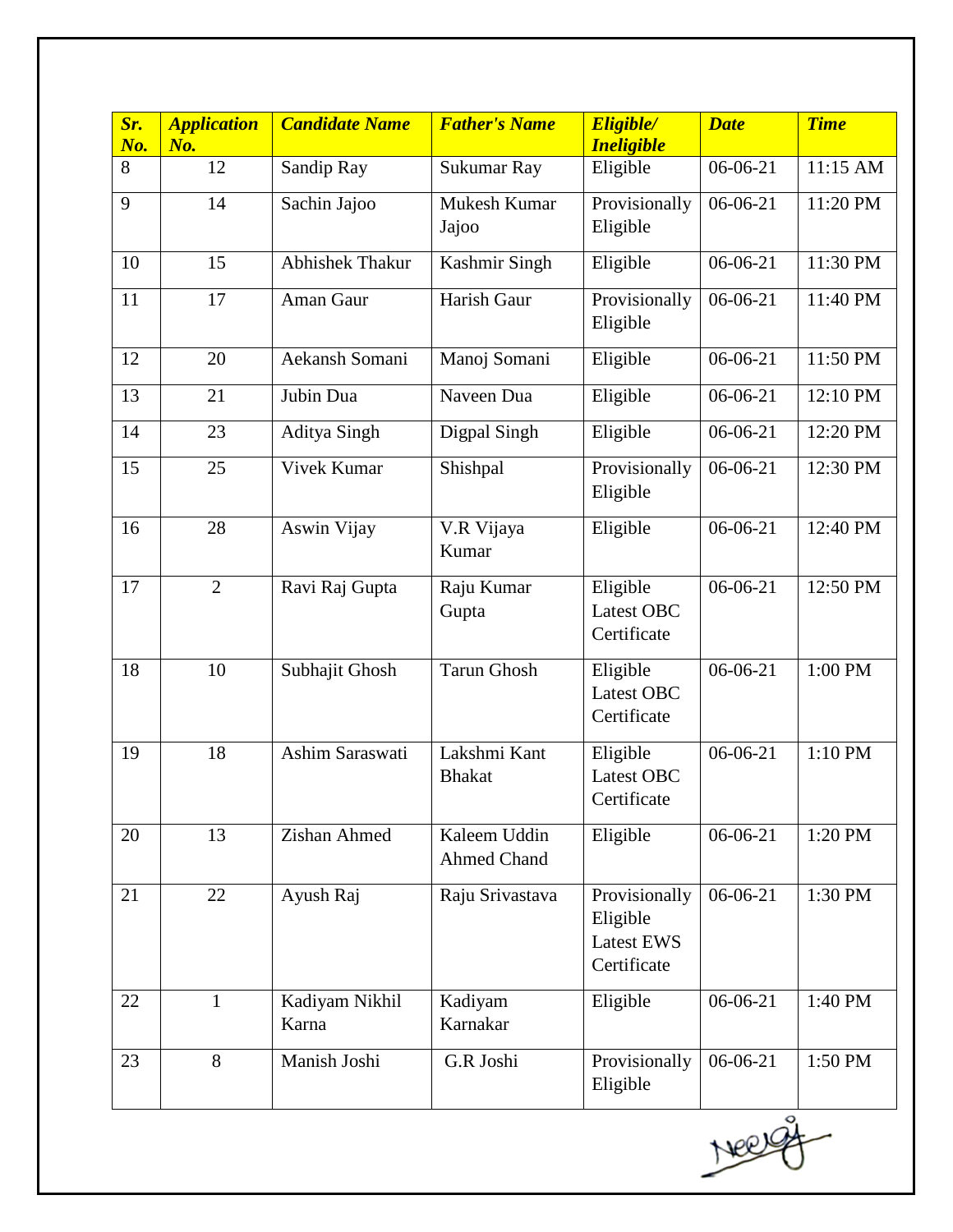| Sr.<br>No.     | <b>Application</b><br>No. | <b>Candidate Name</b> | <b>Father's Name</b>    | Eligible/<br><b>Ineligible</b>                         | <b>Date</b> | <b>Time</b> |
|----------------|---------------------------|-----------------------|-------------------------|--------------------------------------------------------|-------------|-------------|
| $\mathbf{1}$   | 29                        | Shivam Tripathi       | Shyam Shankar           | Eligible                                               | 06-06-21    | 10:00 AM    |
| $\overline{2}$ | 30                        | Vipul Ranjan          | Anil Kumar              | Eligible                                               | 06-06-21    | 10:10 AM    |
| 3              | 31                        | <b>Bhaskar Shivam</b> | Pradeep Kumar           | Eligible                                               | 06-06-21    | 10:20 AM    |
| $\overline{4}$ | 34                        | Aditya Raj            | Amitabh<br>Kashyap      | Eligible                                               | 06-06-21    | 10:30 AM    |
| 5              | 35                        | Mohit Kumar           | Ramdiya Sharma          | Eligible                                               | 06-06-21    | 10:40 AM    |
| 6              | 36                        | Pujita Bhuyan         | Dayananda<br>Bhuyan     | Eligible                                               | 06-06-21    | 10:50 AM    |
| $\overline{7}$ | 37                        | Apurva Rai            | Prashant Kishore<br>Rai | Eligible                                               | 06-06-21    | 11:00 AM    |
| 8              | 41                        | Simran Kocher         | Rajesh Kumar            | Provisionally<br>Eligible                              | 06-06-21    | 11:15 AM    |
| 9              | 42                        | Raghav Kuchhal        | Ajay Parkash            | Eligible                                               | 06-06-21    | 11:20 PM    |
| 10             | 43                        | <b>Siddhart Dubey</b> | <b>Ramakant Dubey</b>   | Eligible                                               | 06-06-21    | 11:30 PM    |
| 11             | 44                        | Vibhuti Garg          | Naresh                  | Provisionally<br>Eligible                              | 06-06-21    | 11:40 PM    |
| 12             | 45                        | Vaibhav Garg          | Ramsharan               | Provisionally<br>Eligible                              | 06-06-21    | 11:50 PM    |
| 13             | 47                        | Himansi Garg          | Rajender Garg           | Eligible                                               | 06-06-21    | 12:10 PM    |
| 14             | 48                        | Gaurav                | Deshraj                 | Eligible                                               | 06-06-21    | 12:20 PM    |
| 15             | 49                        | Rishab Jain           | Sanjeev Kumar           | Eligible                                               | 06-06-21    | 12:30 PM    |
| 16             | 50                        | Reyan Jamil           | MD Jamil Asger          | Provisionally<br>Eligible                              | 06-06-21    | 12:40 PM    |
| 17             | 19                        | Sameer Dhiman         | Sudesh Kumar            | Provisionally<br>Eligible<br>Latest OBC<br>Certificate | 06-06-21    | 12:50 PM    |

# **Day-1 June 6, 2021 (Group-B)**

Neg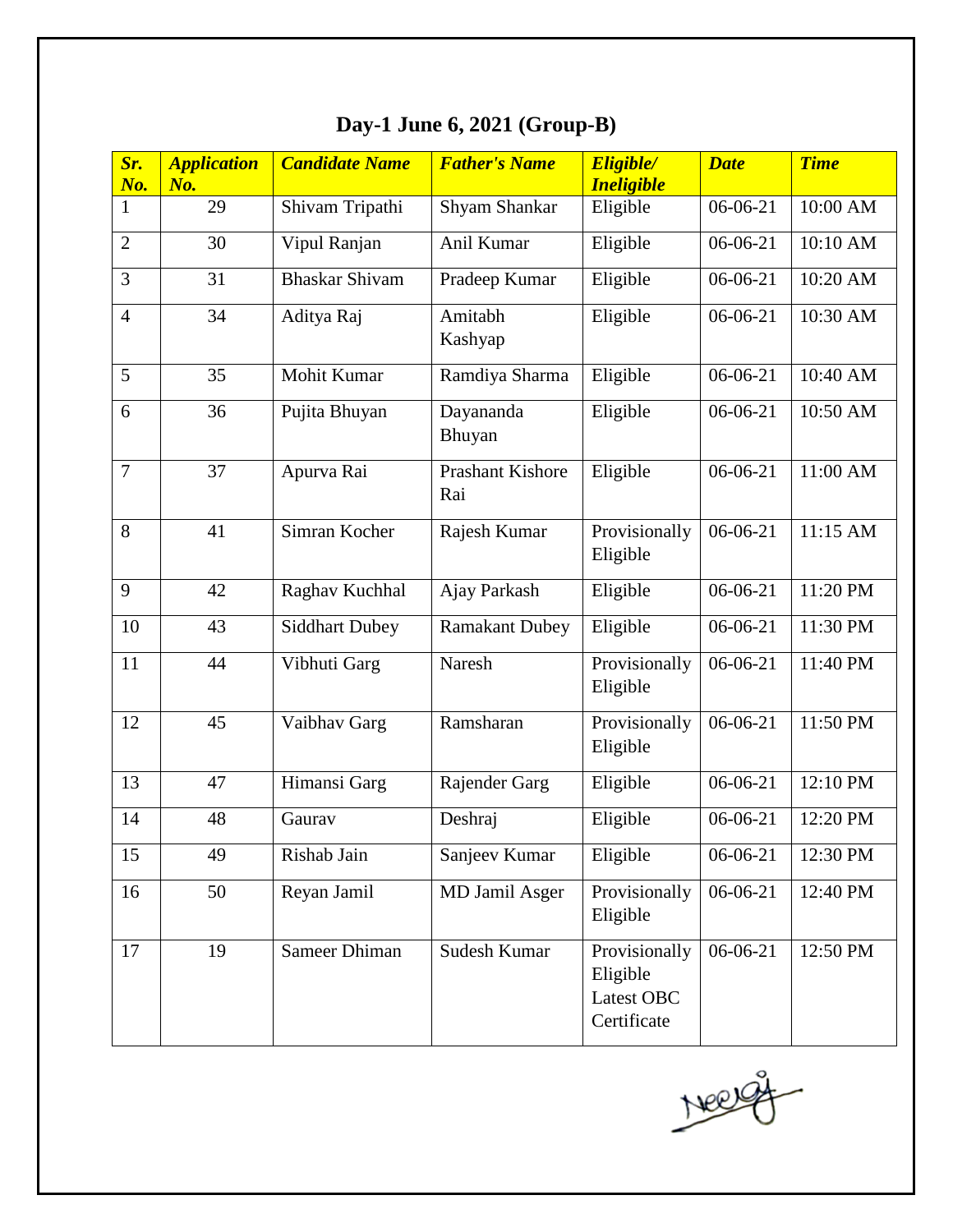| Sr.<br>No. | <b>Application</b><br>No. | <b>Candidate Name</b>    | <b>Father's Name</b> | Eligible/<br><i><b>Ineligible</b></i>                  | <b>Date</b> | <b>Time</b> |
|------------|---------------------------|--------------------------|----------------------|--------------------------------------------------------|-------------|-------------|
| 18         | 33                        | Sunjit                   | Jitender Kumar       | Eligible<br>Latest OBC<br>Certificate                  | 06-06-21    | 1:00 PM     |
| 19         | 38                        | Chandra Prakash<br>Gupta | Uday Kumar           | Provisionally<br>Eligible<br>Latest OBC<br>Certificate | 06-06-21    | 1:10 PM     |
| 20         | 24                        | Akshay Sharma            | Ashwani Sharma       | Eligible<br><b>Latest EWS</b><br>Certificate           | $06-06-21$  | 1:20 PM     |
| 21         | 26                        | Alok Kumar               | Subodh Kumar         | Eligible                                               | 06-06-21    | 1:30 PM     |
| 22         | 16                        | Vaibhav Kumar<br>Singh   | Radhey Shyam         | Provisionally<br>Eligible                              | 06-06-21    | 1:40 PM     |
| 23         | 46                        | Akash Passi              | Sunil Passi          | Eligible                                               | $06-06-21$  | 1:50 PM     |

Neerge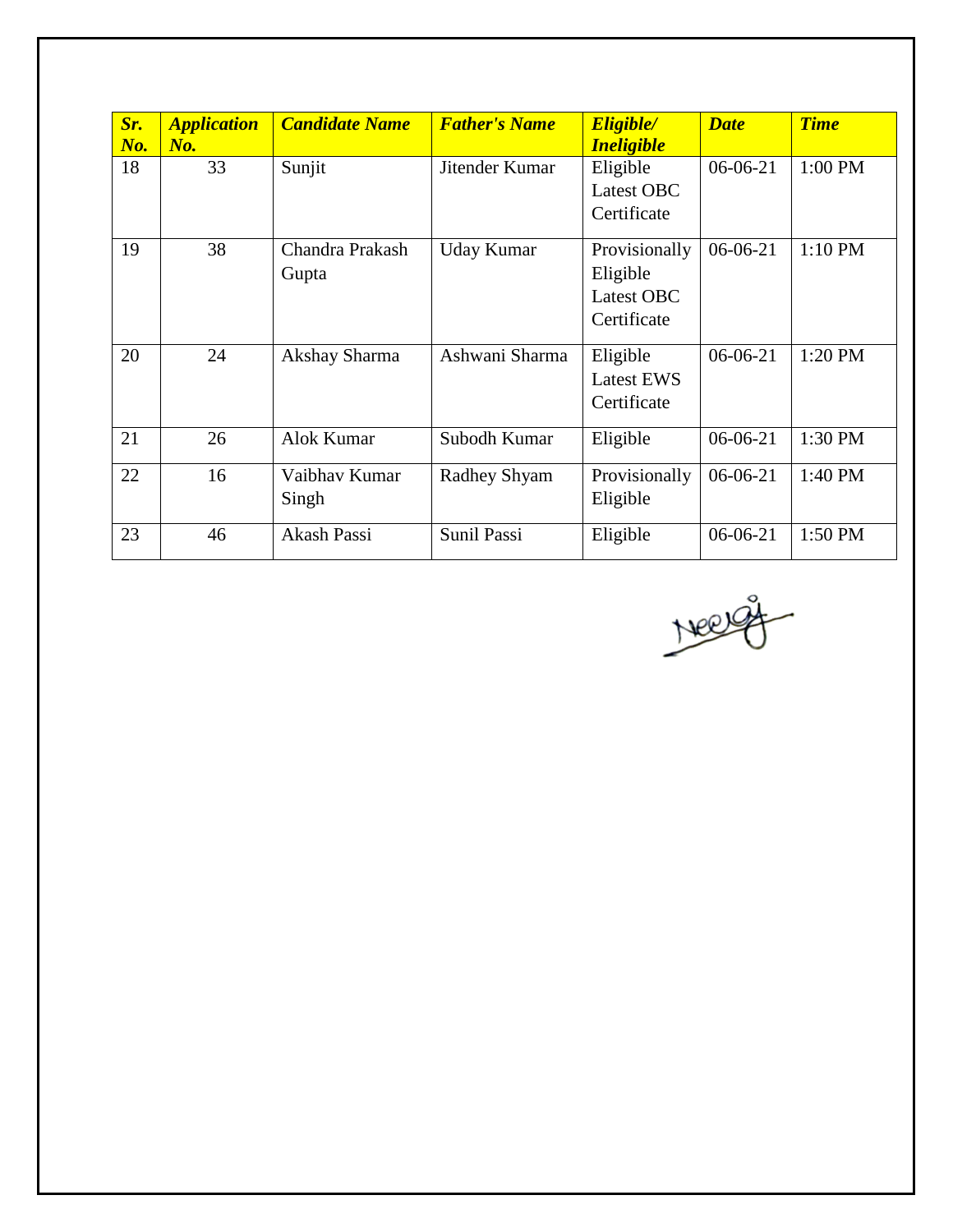| Sr.<br>No.     | <b>Application</b><br>No. | <b>Candidate Name</b>       | <b>Father's Name</b>          | Eligible/<br><b>Ineligible</b>        | <b>Date</b> | <b>Time</b> |
|----------------|---------------------------|-----------------------------|-------------------------------|---------------------------------------|-------------|-------------|
| $\mathbf{1}$   | 51                        | Vidit Choudhary             | Viash Choudhary               | Provisionally<br>Eligible             | $06-06-21$  | 10:00 AM    |
| $\overline{2}$ | 52                        | Jyoti Pandey                | <b>Sumant Kumar</b><br>Pandey | Provisionally<br>Eligible             | $06-06-21$  | 10:10 AM    |
| 3              | 53                        | Amit Rana                   | Sanjeev Kumar                 | Provisionally<br>Eligible             | $06-06-21$  | 10:20 AM    |
| $\overline{4}$ | 54                        | Kajal Verma                 | Jagdish Prasad<br>Veerma      | Eligible                              | 06-06-21    | 10:30 AM    |
| 5              | 55                        | Prajjwal Vij                | Shashi Kant Vij               | Provisionally<br>Eligible             | $06-06-21$  | 10:40 AM    |
| 6              | 56                        | Ananya Basur                | <b>Asheesh Basur</b>          | Eligible                              | $06-06-21$  | 10:50 AM    |
| $\tau$         | 57                        | <b>Rishabh Dey</b>          | Ashwani Kumar                 | Eligible                              | 06-06-21    | 11:00 AM    |
| 8              | 58                        | Komal                       | Ramesh Kumar                  | Eligible                              | $06-06-21$  | 11:15 AM    |
| 9              | 59                        | Kehkashan Bedi              | B.D.S. Bedi                   | Eligible                              | $06-06-21$  | 11:20 PM    |
| 10             | 60                        | Ananya Gupta                | Anil Kumar<br>Gupta           | Eligible                              | $06-06-21$  | 11:30 PM    |
| 11             | 61                        | Akhilesh<br>Gautam          | <b>Suresh Kumar</b>           | Provisionally<br>Eligible             | $06-06-21$  | 11:40 PM    |
| 12             | 62                        | Ojasvee Antil               | Harbir<br>SinghAntil          | Eligible                              | 06-06-21    | 11:50 PM    |
| 13             | 64                        | <b>Umesh Kumar</b>          | Girish Kumar                  | Eligible                              | $06-06-21$  | 12:10 PM    |
| 14             | 65                        | Ayushman<br>Shukla          | Mahendra Mohan<br>Shukla      | Eligible                              | 06-06-21    | 12:20 PM    |
| 15             | 39                        | Jatin Yadav                 | <b>Rakesh Pratap</b>          | Eligible<br>Latest OBC<br>Certificate | 06-06-21    | 12:30 PM    |
| 16             | 40                        | Gangireddy<br>Gnaneswar Rao | Gangireddy<br>Prasad          | Eligible<br>Latest OBC<br>Certificate | 06-06-21    | 12:40 PM    |

# **Day-1 June 6, 2021 (Group-C)**

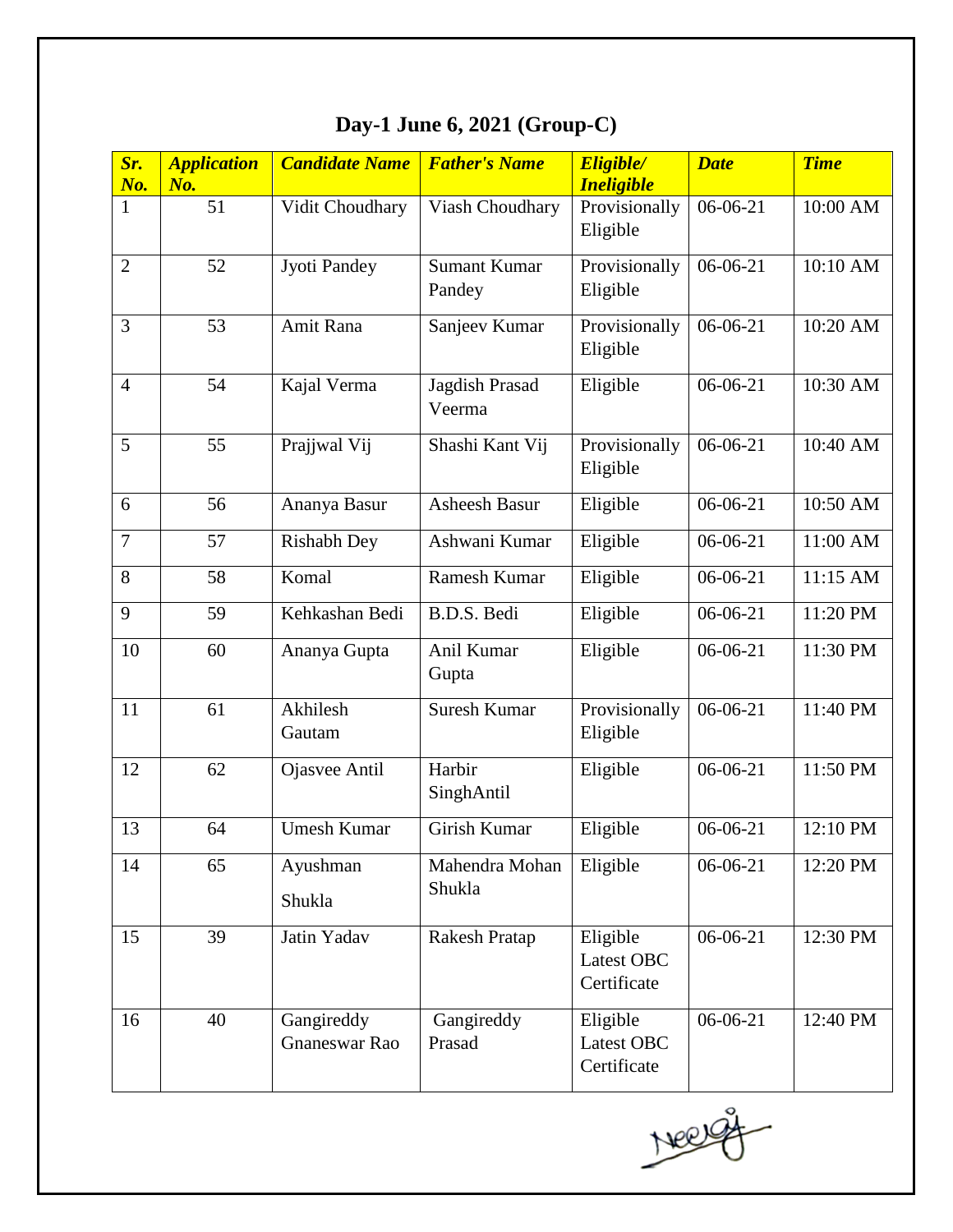|    | 27 | Aditya Sharma | Chhatrapal<br>Sharma | Provisionally<br>Eligible<br>Latest EWS<br>Certificate | 06-06-21   | 12:50 PM  |
|----|----|---------------|----------------------|--------------------------------------------------------|------------|-----------|
| 18 | 32 | Akshay        | Suresh Kumar         | Eligible                                               | $06-06-21$ | $1:00$ PM |

Neergy

Chairman MBA Admission Committee-2021-23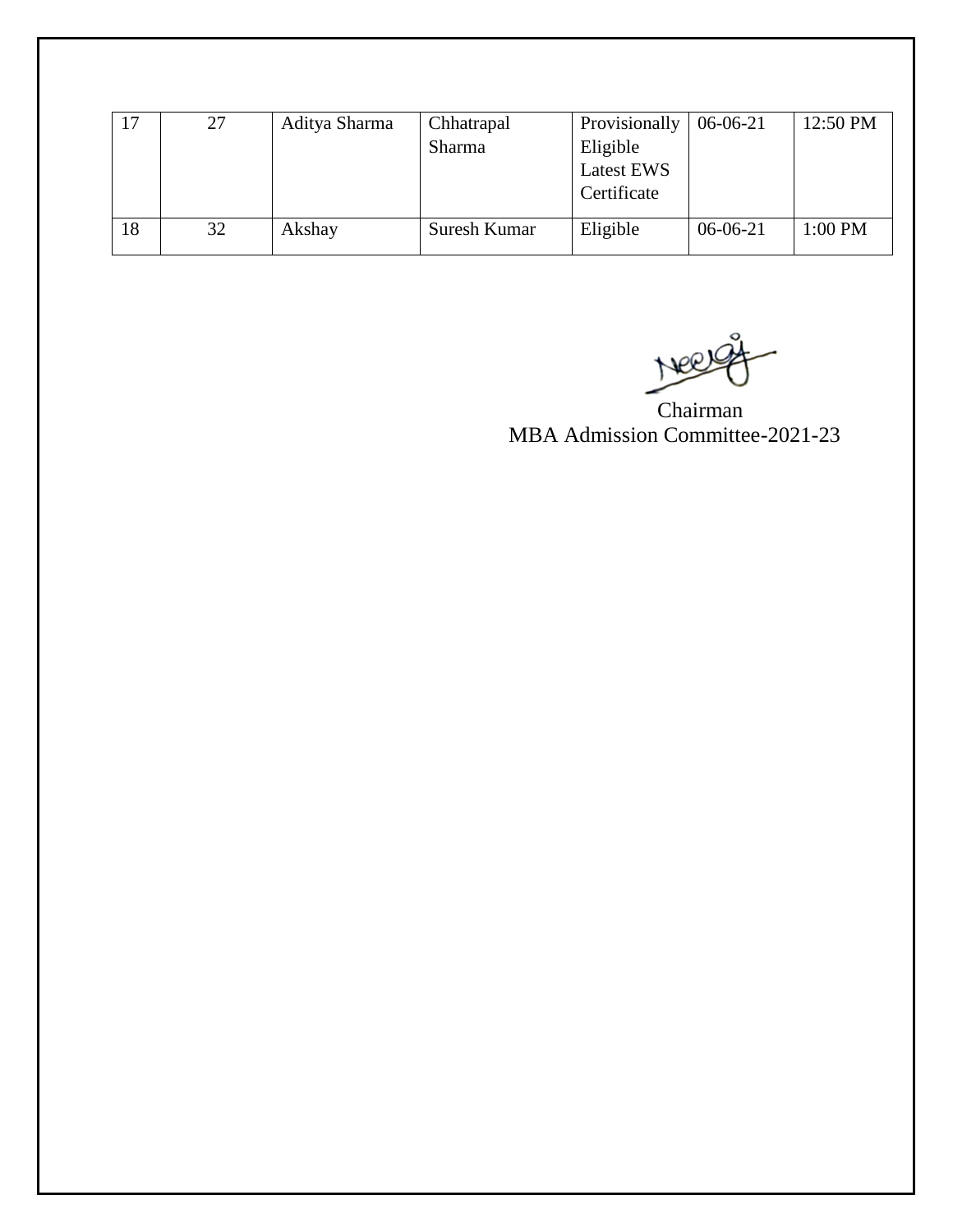## **List of Ineligible Candidates**

| <b>Application No.</b> | <b>Candidate Name</b> | <i><b>Father's Name</b></i> | <b>Reason</b>             |
|------------------------|-----------------------|-----------------------------|---------------------------|
| 63                     | Siddharth Singh       | B.V.S                       | Due to Invalid Score Card |
|                        |                       | Raghuvanshi                 |                           |

Chairman MBA Admission Committee-2021-23